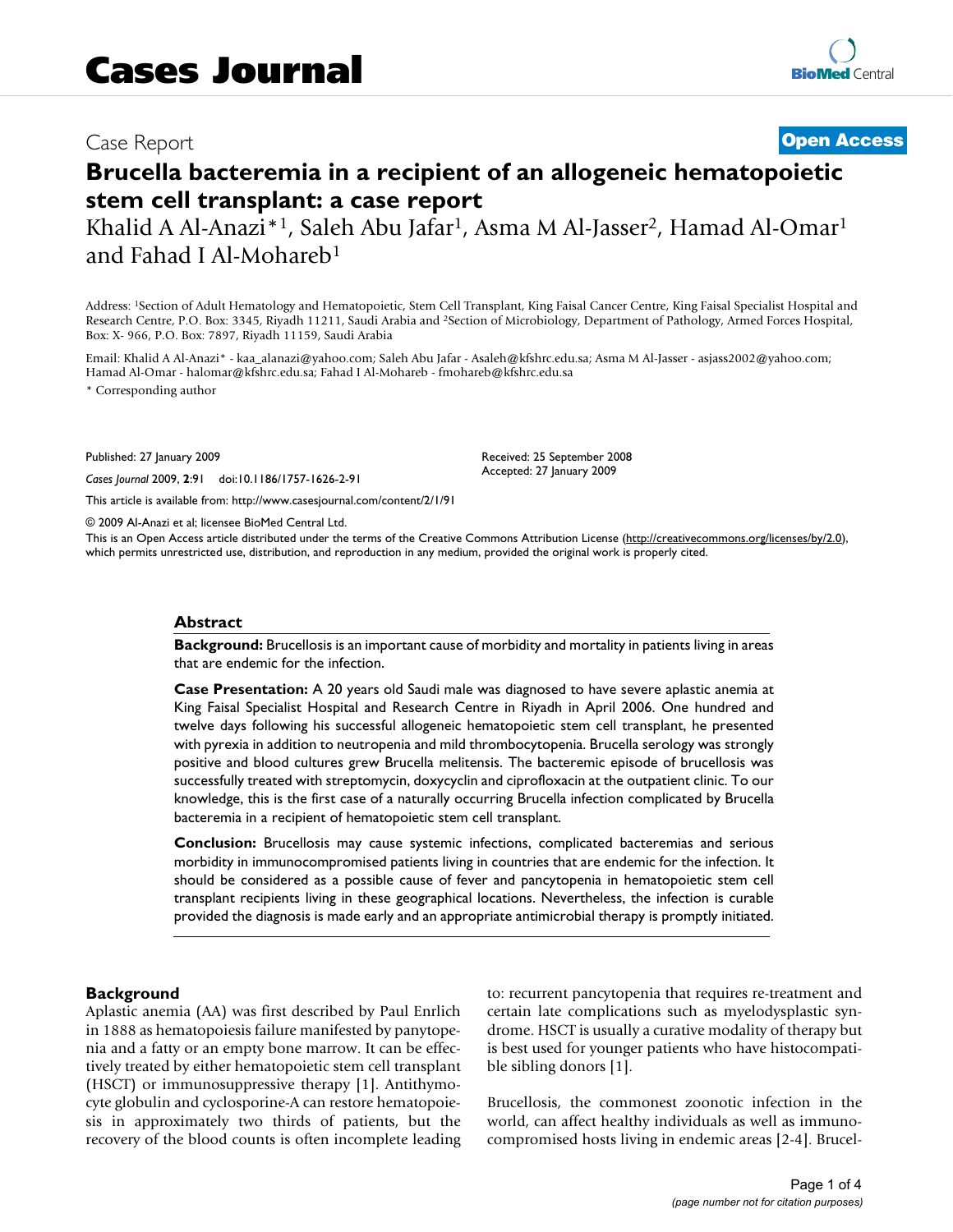losis and Brucella bacteremia (BB) have a wide range of clinical manifestations and complications may develop in case of delay in the diagnosis or in the institution of appropriate antimicrobial treatment [\[2](#page-3-1),[4](#page-3-2)[-8\]](#page-3-3). Despite the seriousness of this infection in some instances, almost all the clinical manifestations and the laboratory abnormalities are reversible provided the diagnosis is established early and the appropriate antibiotic therapy is rapidly administered [\[4](#page-3-2)[,5](#page-3-4)[,7,](#page-3-5)[8\]](#page-3-3).

### **Case presentation**

A 20 year old Saudi male was diagnosed to have severe acquired AA at King Faisal Specialist Hospital and Research Centre (KFSH&RC) in Riyadh on 9/4/2006. He presented with 2 week history of low grade pyrexia, mucosal bleeding and anemic symptoms and his physical examination revelaed: pallor, few ecchymotic areas over the limbs, no external lymphadenopathy, a clear chest, no palpable abdominal organomegaly, and normal cardiovascular and neurological systems. Complete blood count (CBC) showed: WBC: 1.5 × 109/L with neutrophils of 0.02, Hb: 72 g/L and PLT:  $5 \times 109$ /L. Blood film revealed severe neutropenia and thrombocytopenia but no blast cells and bone marrow biopsy showed a hypocellular marrow with no blasts and a normal cytogenetic analysis. Renal, hepatic and coagulation profiles were normal. Screens for fanconi anemia, paroxysmal nocturnal hemoglobinuria, hepatitis, brucellosis, syphilis, viruses and autoimmune disorders were all negative. The patient was given supportive measures and after identifying an HLA identical and a healthy sibling donor, prepartions for allogeneic HSCT were made. The transplant conditioning was composed of fludarabine and cyclophophamide. The patient received acyclovir, fluconazole and trimethoprimsulphamethoxazole (TMP/SMZ) as infection prophylaxis and cyclosporine-A and methotrexate as graft versus host disease (GVHD) prophylaxis. On 15/5/2006, the patient was given his allograft without any complication. The patient developed: grade I mucositis treated with IV morphine infusion and few febrile neutropenic episodes treated empirically with vancomycin, cefepime, amphotericin-B and metronidazole. However, no acute GVHD, cytomegalovirus infection, venoocclusive disease of the liver or hemorrhagic cystitis were encountered. The patient engrafted his leucocytes on day +24 and his platelets on day +16 HSCT. After the recovery of his blood counts, the patient was discharged on zantac, cyclosporine-A and prophylactic antimicrobials.

On 4/9/2006, he presented with 2 week history of high grade pyrexia, rigors and sweating. He denied intake of raw milk. Physical examination did not reveal any abnormality. CBC showed: WBC:  $2.37 \times 109/L$  with neutrophils of 1.59, Hb: 152 g/L and PLT: 97 × 109/L. Serum creatinine was 130 μmol/l [normal range: 0–122 μmole/L],

bilirubin 30 μmol/L [normal range: 0–22 μmole/L], ALT: 194 U/L [normal range: 0–50 U/L], AST: 176 U/L [normal range: 0–40 U/L]. Blood cultures grew Brucella melitensis sensitive to: TMP/SMZ, streptomycin, tetracyclin, ciprofloxacin and imipenem. Brucella serology was strongly positive with 2-mercaptoethanol titer of 1:1280 and agglutination antibody titer of 1:20480. Initially, the patient was given streptomycin 1 gram intramuscularly twice daily and ciprofloxacin 400 mg orally twice daily for two weeks. Few days later, the clinical manifestation of brucellosis disappeared then the blood counts started to recover so streptomycin was replaced by doxycyline 100 mg orally twice daily and the patient was continued on ciprofloxacin for 4 more weeks. Subsequently, the blood cultures for Brucella became negative, the Brucella titers decreased significantly, the blood indices as well as the renal and the hepatic profiles normalized. When the patient was last seen on 29/4/2008, he was asymptomatic and his physical examination did not reveal any abnormality. CBC showed: WBC: 6.13 × 109/L with neutrophilis of 2.82, Hb: 142 g/L and PLT: 186 × 109/L. The renal and the hepatic profiles were normal. No new medication was prescribed and the patient was given a new follow up appointment.

### **Discussion**

Brucellae are Gram-negative strictly aerobic, nonmotile and nonencapsulated coccobacilli that can be isolated from the genitourinary tracts of several domestic and wild animals including: cows, goats, sheep, pigs and dogs [[2](#page-3-1)]. Brucella abortus (B. abortus), B. suis, B. canis and B. melitensis are human pathogens that can cause systemic infections which may affect any organ system in the body thus resulting in a wide spectrum of clinical manifestations [[2](#page-3-1),[7](#page-3-5),[9](#page-3-6)[,10](#page-3-7)]. The epidemiology of human brucellosis has dramatically changed over the past 10 years due to various sanitary, socioeconomic and political factors. New foci of infection have emerged in Asia and the Near East while several traditionally endemic areas in Europe and South America have achieved control of the disease. Unfortunately, the disease is still present in some parts of Europe and the USA [[3](#page-3-8)]. Direct contact with infected animals in addition to ingestion of unpasteurized milk and dairy products are the main routes of transmission of infection [\[2](#page-3-1)[,11](#page-3-9)]. Contaminated aerosols can also transmit infection to abattoir workers, veterineans and laboratory technicians [\[2\]](#page-3-1). However, blood transfusion and HSCT are possible but very unusual means of transmission of brucellosis. Donors and recipients of blood and HSCT, living in areas that are endemic for the infection, should be screened for brucellosis and if they develop clinical manifestations suggestive of the infection, appropriate screening including blood cultures and Brucella serology should be done and anti-Brucella treatment should be administered without delay [[11](#page-3-9)[,12](#page-3-10)].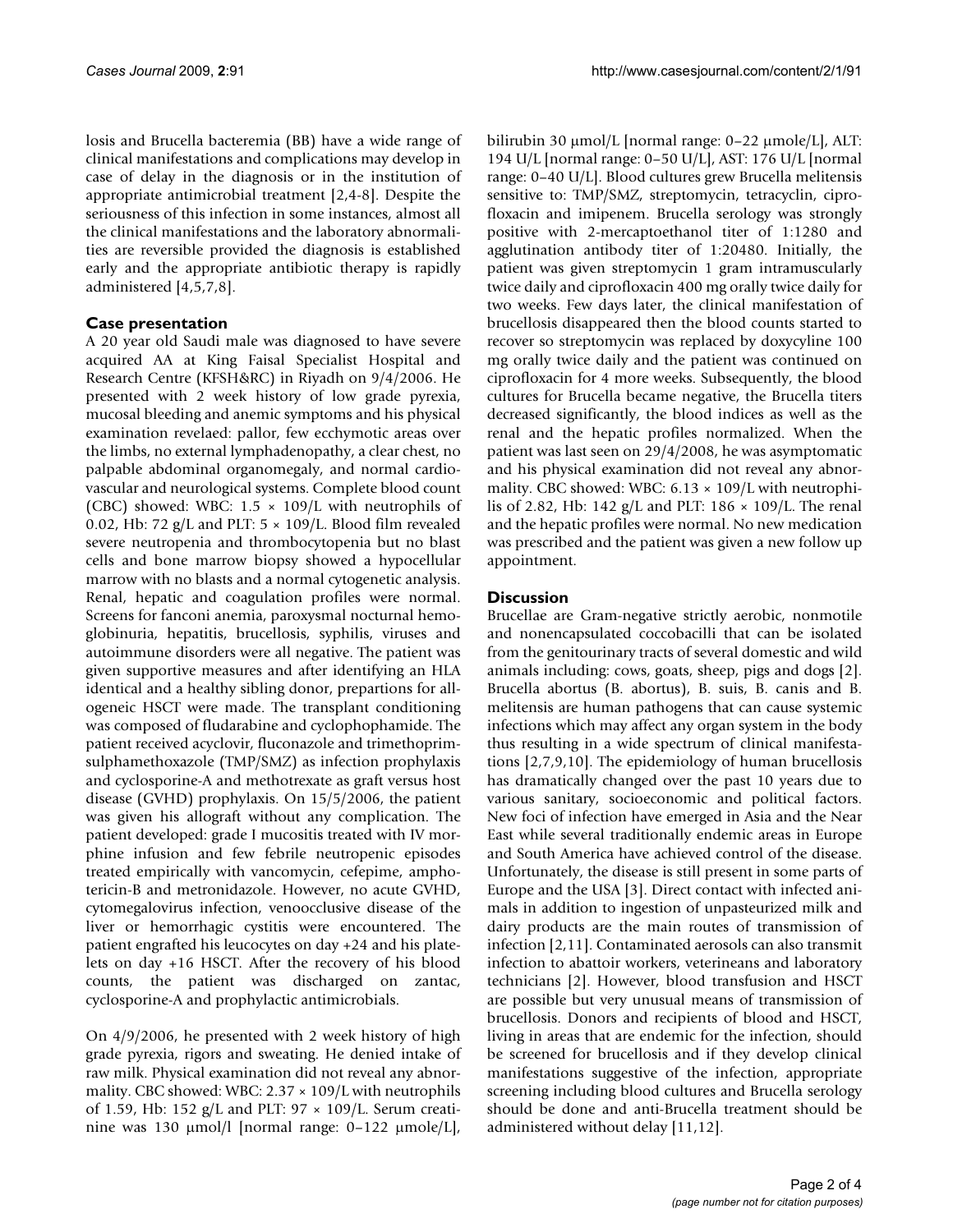Brucellosis can cause a variety of clinical manifestations that include: fever, rigors, sweating, anorexia, malaise, weight loss, backache, bony pains, arthritis and arthralgias and hepatosplenomegaly [[2,](#page-3-1)[4](#page-3-2)[-10](#page-3-7)[,13](#page-3-11)]. Up to 90% of patients infected with Brucella develop BB. The great majority of patients with BB have positive Brucella serology with agglutination antibody titres of  $\geq$  1:3[2](#page-3-1)0 [2,[9](#page-3-6)]. Complications of BB include: infective endocarditis, fatal endotoxic shock, severe microangiopathic hemolytic anemia, disseminated intravascular coagulation (DIC), pancytopenia, bleeding tendency, multiorgan failure and death [[9](#page-3-6),[10\]](#page-3-7). However, clinical improvement and normalization of blood indices as well as coagulation profiles may follow early administration of appropriate antimicrobial therapy [[9](#page-3-6)[,10](#page-3-7),[13\]](#page-3-11).

Brucellosis is a leading infectious cause of pyrexia of unknown origin (PUO) in some parts of the world [[4](#page-3-2)]. Brucella infections have been reported in patients with acute leukemia or solid tumors. Due to its slow growth in blood cultures and due to the late appearance of the clinical manifestations of Brucella infection, failure of empirical antibiotic therapy may be encountered in patients with febrile neutropenia. Therefore, brucellosis should be considered as a possible cause of febrile neutropenia and pancytopenia in immunocompromised hosts living in endemic areas [[4](#page-3-2),[13](#page-3-11)].

Brucellosis may lead to various changes in hematological abnormalities eg anemia, leucopenia, thrombocytopenia and panytopenia in addition to bleeding disorders [\[5-](#page-3-4)[8](#page-3-3)]. Anemia is the most frequently encountered abnormality and may occasionally be hemolytic in nature. The leucocytic count is usually depressed with predominant affection of neutrophils and lymphocytes [[5](#page-3-4),[6](#page-3-12)]. The possible mechanisms involved in Brucella-induced thrombocytopenia are: immune destruction of platelets, reactive hemophagocytosis and hypersplenism [\[8\]](#page-3-3). DIC may also be seen in patients with severe infection [\[10](#page-3-7)]. The vast majority of patients with pancytopenia-induced by Brucella infection have positive blood cultures for the organism and almost all of these patients have positive Brucella serology with agglutination titres of  $\geq$  1:320 [\[2,](#page-3-1)[7,](#page-3-5)[9](#page-3-6)]. The bone marrow changes seen in patients with brucellosis are very variable and may include: hypercellular or nomocellular marrows, hemophagocytosis, granulomatous lesions, changes consistent with hypersplenism, reduced iron stores, abundant megakaryocytes in case of Brucellainduced thrombocytopenia and rarely pure red cell aplasia [\[5-](#page-3-4)[8](#page-3-3)]. However, all the changes in the hematological parameters encountered in patients with brucellosis are often transient and reversible provided an appropriate antimicrobial therapy is initiated promptly [\[5](#page-3-4)[,7](#page-3-5)[,8](#page-3-3)[,13](#page-3-11)].

Demonstration of high or rising antibody titers to Brucella antigen can make a presumptive diagnosis of brucellosis, but the infection can only be confirmed by culture of the organism from blood, bone marrow or other tissues. Brucella bacilli survive the intracellular killing by phagocytes and polymorphonuclear leucocytes and localize in the reticuloendothelial system thus leading to suboptimal recovery rate of the organism from blood, bone marrow, liver tissue or lymph nodes [[2](#page-3-1)]. The use of aerobic bottles of the automated continuous-monitoring blood culture system, eg., BACTEC 9000 and BACTEC 9240 makes possible the diagnosis in more than 95% of positive blood cultures within 7 days thus obviating the need to perform subcultures of the negative media [[2](#page-3-1),[14](#page-3-13)]. The Brucella ELISA test is a reliable and sensitive test in the diagnosis of brucellosis. It is rapid, easy to perform and can be automated [[15](#page-3-14)].

The following antimicrobials have been employed in the treatment of brucellosis: TMP/SMZ, rifampicin, doxycycline, gentamycin and streptomycin [[4](#page-3-2),[9](#page-3-6),[10](#page-3-7),[12\]](#page-3-10). The invitro resistance to TMP/SMZ is approximately 29%, but the overall rate of clinical relapse is about 5%. In uncomplicated cases of brucellosis, treatment for 6 weeks is usually sufficient, but the duration of therapy may be extended up to 3 months in case of complications such as spinal involvement or infective endocarditis [\[9\]](#page-3-6).

The patient presented developed BB after having a successful allograft for his AA whilst having normal blood counts and being off all the transplant-related immunosuppressive medications. After acquiring the BB, his blood counts decreased significantly and the hepatic profile became impaired but his Brucella antibody titers were strikingly elevated reflecting his ability to mount a rather brisk immunologic response to the infection despite his reduced immunity. However, he responded very well to the treatment given and his blood indices and liver function tests reverted to normal levels after the control of the Brucella sepsis.

#### **Conclusion**

Brucellosis can affect immunocompromised hosts as well as healthy individuals. Even recipients of various forms of HSCT can acquire this infection even after the recovery of their blood counts and after stopping their immunosuppressive therapy. Brucellosis should always be included in the differential diagnosis of febrile neutropenia and pancytopenia in immunocompromised hosts living in geographic areas that are endemic for brucellosis. Specific investigations including blood cultures for Brucella and Brucella serology should be taken and appropriate antimicrobial therapy should be initiated promptly. Brucellosis is curable and is usually responsive to antimicrobial ther